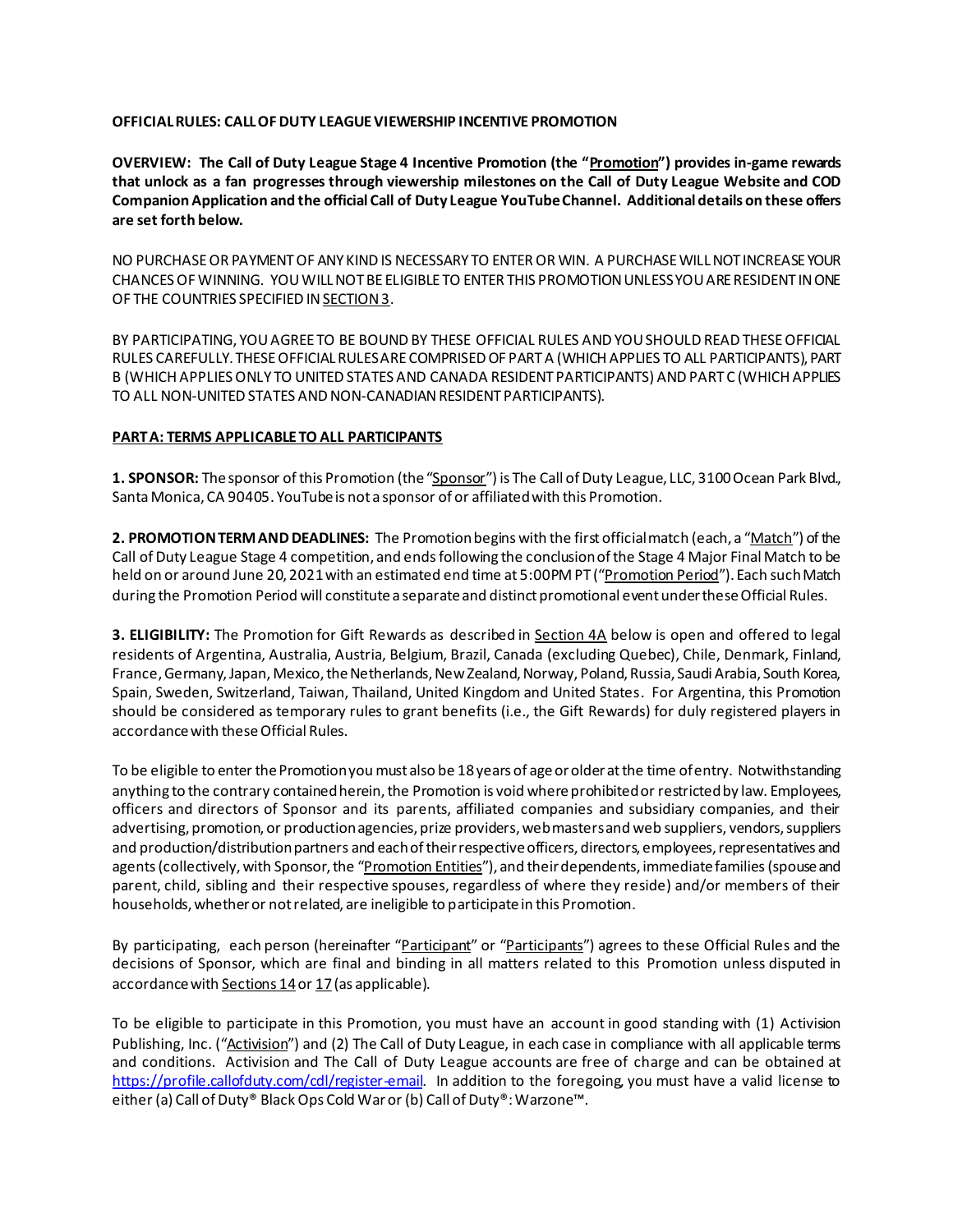**4. HOW TO ENTER:** Viewers of Matcheson the following platforms (each, a "Platform") will be eligible to participate in this Promotion (as detailed below) by following these steps:

### **Callofdutyleague.com or the Call of Duty Companion App viewers:**

- 1. [Create](https://profile.callofduty.com/cdl/register-email) o[r log in](https://s.callofdutyleague.com/cdl/login) to your Activisionaccount.
- 2. [Link](https://s.callofdutyleague.com/cdl/prefs) your Activision account to your Battle.net/PSN Account/Xbox Account
- 3. View a live stream of a Game during the Promotion Period.

## **[Call of Duty League YouTube Channel](https://www.youtube.com/c/CODLeague) viewers:**

- 1. [Create](https://accounts.google.com/signup) o[r log in](https://accounts.google.com/) to your YouTube account on a personal computer (PC) or the YouTube mobile application.
- 2. [Link](https://www.youtube.com/account_sharing) your Activision account to your YouTube account.
- 3. Viewa live streamof aGame on personal computer(PC) orthe YouTube mobileapplication for therequired period of time during the Promotional Period.

The foregoing conditions of entry (as applicable depending on viewing platform) and the Eligibility Criteria (in Section 3) are the "Initial Conditions".

A. **Gift Rewards** - All viewers who satisfy the Initial Conditions and are viewing a live stream of an eligible Match on a qualifying Platform during the Promotional Period, will receive credit per minute watched towards an in-game reward (as defined in Section 6) (to view a full list of rewards and viewership minutes-watched thresholds to unlock each, clic[k here](https://callofdutyleague.com/viewership-rewards) and check the Rewards" section) Viewership minutes will carry-over from Match-to-Match. Viewership minutes will begin tracking upon commencement of the first Match for any given day during the Promotion Period and will stop tracking upon completion of the last Match for any such day during the Promotion Period. No drawing or other chance element is involved for this aspect of the Promotion.

During the Promotion Period there will be approximately forty-six (46) Matches. For a complete schedule visit the schedule page of the Call of Duty League websit[e here](https://callofdutyleague.com/en-us/schedule). Any attempt by any person to obtain more than the stated number of entries by using multiple accounts, or any other methods including, without limitation, script, macro or any automated or other means which subverts the intended operation of the Promotion, will void all of that person's entries and that person will be disqualified.

If a Participant does not want to be automatically entered into the Promotion, such person may either (1) log out of the person's Activision account(s) (as applicable) prior to the end of a particular Match; or (2) un-link such person's Battle.net/PSN Account/Xbox Account (as applicable) from the Activision account; or (3) YouTube Only: Disconnect your Activision and Google account[s here](https://www.youtube.com/account_sharing).

**5. NOTIFICATION AND VERIFICATION OF GIFT REWARDS:** Within 48 hours of the conclusion of each applicable Match, and upon Sponsor's (or Sponsor's designee's) determination of eligible Participants, the following will occur: (a) Gift Rewards will be credited to Activision accounts of persons who earned those Gift Rewards per Section 4 above, subject to compliance with these Official Rules. Xbox One®, Xbox Series X®, PlayStation®4and PlayStation®5 system players must have their Xbox Live or PlayStation® Network account linked to their Blizzard account in order to redeem Gift Rewards. Valid Call of Duty: Black Ops Cold War or Call of Duty: Warzone game license is required to redeem Gift Rewards in the Call of Duty: Black Ops Cold War or Call of Duty: Warzone game. Provided you have a Call of Duty: Black Ops Cold War or Warzone game connected to your Activision account (including linking your Xbox Live or PlayStation® Network account as detailed above) the Items (as defined below) in Section 6 will appear in your Call of Duty: Black Ops Cold War and/or Call of Duty: Warzoneaccountwithout you needing to take further action. If you do not, then the Items will be stored for you until you connect your Call of Duty: Black Ops Cold Wardand/or Call of Duty: Warzone game to your Call of Duty League account until the expiration date (as detailed in Section 6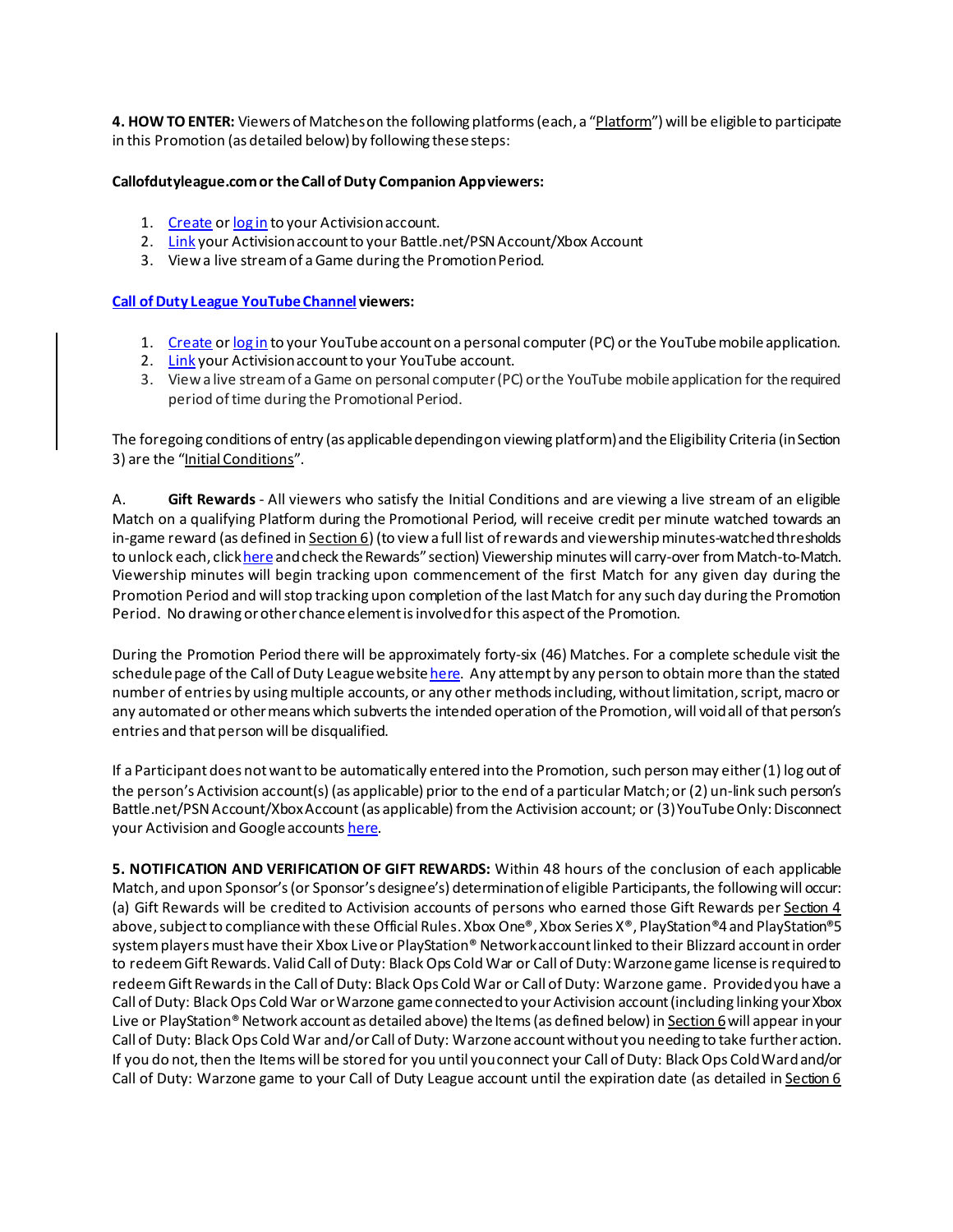below). Non-compliance with these Official Rules may result in disqualification and/or forfeiture of the Gift Reward, in each case at Sponsor's sole discretion.

## **6. GIFT REWARDS:**

Call of Duty League in-game rewards (see "Rewards List & Unlock Time" section [here](https://callofdutyleague.com/viewership-rewards), and below) are virtual items to be used for fun during Call of Duty Black Ops Cold War or Call of Duty: Warzone game play (each, an "Item"). Items do not change a user's performance in the game, have no cash redemption value, are non-transferable, and cannot be traded or exchanged in any manner. For convenience purposes only, each in-game reward itemwill be delivered directly into eligible participants' accounts. The use of Items are subject to all terms and conditions applicable to the Call of Duty®: Black Ops Cold War® and Call of Duty®: Warzone™ game license, including without limitation Activision's End User License Agreement availabl[e here](https://www.activision.com/legal/software-terms-of-use). Items which are awarded but not 'redeemed' into a Call of Duty Black Ops Cold War or Call of Duty: Warzone game (including, without limitation, by linking an Xbox Live or PlayStation® Network account to your Activision account) by December 31, 2021will expire and will not be replaced. Items 'redeemed' into a Call of Duty Black Ops or Call of Duty: Warzone game on one platform (e.g., PC, Xbox® One, Xbox® Series X, PlayStation® 4 and PlayStation® 5) will no longer be available to be 'redeemed' on a Call of Duty Black Ops Cold War or Call of Duty: Warzone game account on another platform after 30 days. Participants are solely responsible for remittance to the relevant taxing authorities any taxes owed in connection with the award of any Item.

# *Rewards List & Unlock Time – May 27th – June 20th*

- 1. 30 Minutes of Double XP (60Minutes)
- 2. 30 Minutes of Double Weapon XP (120Minutes)
- 3. 30 Minutes of Double XP (180Minutes)
- 4. 30 Minutes of Double Weapon XP (240Minutes)
- 5. 30 Minutes of Double XP (300Minutes)
- 6. 30 Minutes of Double Weapon XP (360Minutes)
- 7. 30 Minutes of Double XP (420Minutes)

# *Rewards List & Unlock Time – June 20 th*

- 1. Free Dubs Calling Card (30 Minutes)
- 2. GGEZ Emblem(60 Minutes)
- 3. Early Rotation Calling Card (120 Minutes)
- 4. Dragons Calling Card (180 Minutes)

**7. PUBLICITY:** Except where prohibited by applicable law, each Participant agrees to participate in reasonable publicity as may be required by Sponsor in respect of the Promotion. Sponsor reserves the right to publish each Participant's name, photograph and likeness, and country of residence on its Participants list and websites.

**8. PRIVACY:** By participating in the Promotion, Participants hereby acknowledge that Call of Duty League, LLC may collect and use their personal information in compliance with applicable laws and regulations and its Privacy Policy accessible at <https://www.callofdutyleague.com/en-us/privacy> and that personal information is shared with Activision for the purposes of fulfilling this Promotion. Activision will only process the personal information in compliance with applicable laws and regulations and its Privacy Policy accessible at <https://www.activision.com/legal/privacy-policy.> Participants confirm that they have acknowledged both privacy policies. Participants' personal information may be transferred to the United States of America for the purpose of this Promotion. Participants have the right to access, ask for erasure, and correction of their personal information and can request such action as detailed in both privacy policies.

**9. SPONSOR RIGHTS:** Sponsor reservesthe right at any time, in its absolute discretion, to:

• verify the eligibility of any Participant (including his or her age and place of residence);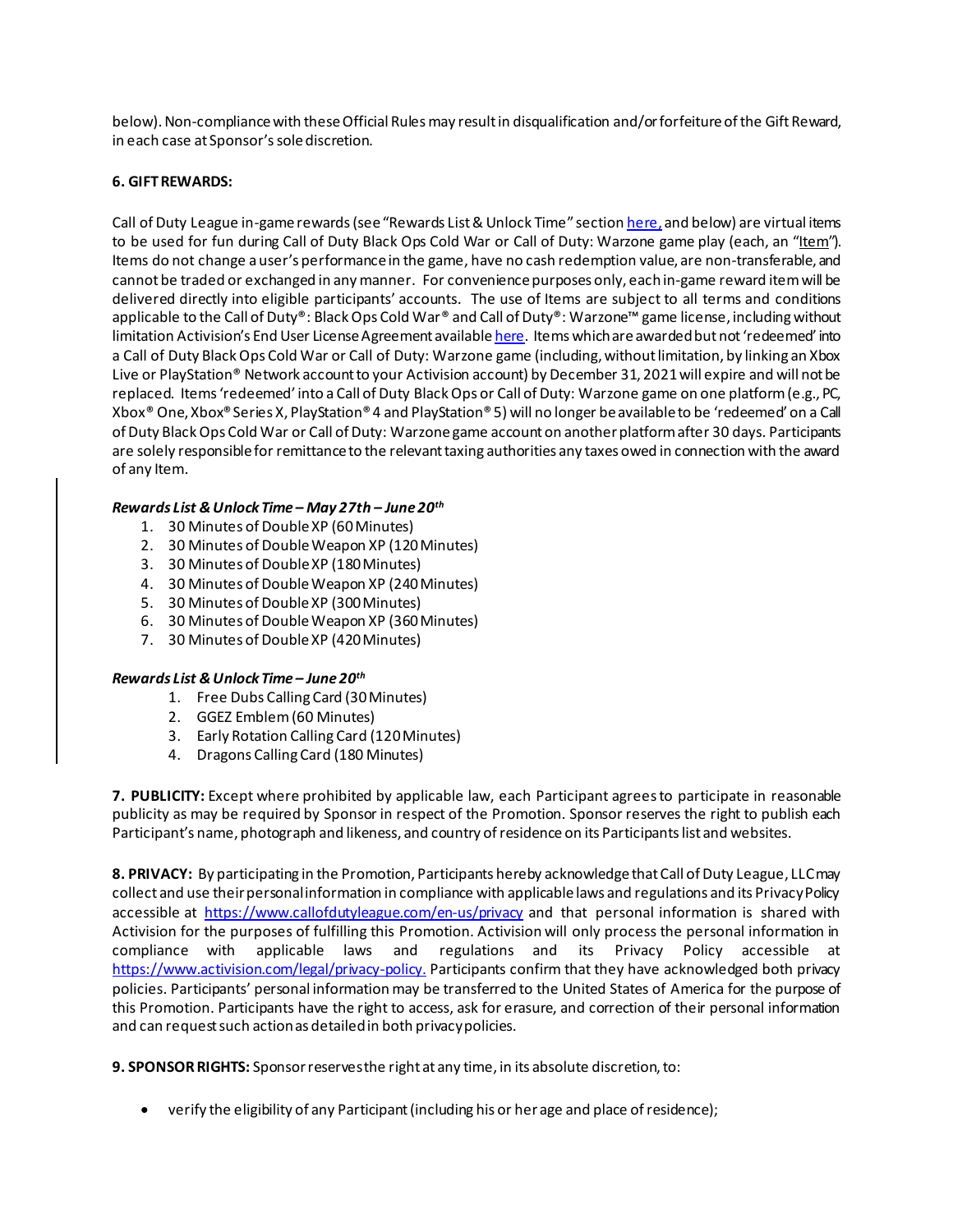- disqualify any Participant found to be abusing or tampering with the operation of the Promotion or entering using fraudulent means, or who Sponsor believes to have acted in breach of these Official Rules; and
- disqualify any Participant posting an entry or a comment to the applicable Sponsor's or Activision'ssocial media channels and/or interactive features of its websites or other platforms that is, in Sponsor's opinion, inappropriate, offensive or upsetting to other Participants, fans of Sponsor or directly aimed at Sponsor, or contrary to applicable law, or Sponsor or Sponsor's vendor or supplier's terms of use or service (including community guidelines or other terms governing appropriate behavior) and to remove any such entry or comment.

Sponsor reservesthe right to extend, withdraw, alter or suspend the Promotion or these Official Rules at any time if circumstances beyond its control (which could not be reasonably foreseeable at the time of this Promotion and which could not be avoided by appropriate means) make this unavoidable.

**10. CONTACT:** If you have any questions regarding the Promotion, please contact Activision [customer support](https://support.activision.com/).

## **PART B: TERMS APPLICABLE TO UNITED STATES AND CANADIANRESIDENT PARTICIPANTS**

The following terms apply only to those Participants who are residents of the United States and Canada:

**11. CONDITIONS OF PARTICIPATION:** Participants agree that the PromotionEntities will have no liability whatsoever for, and shall be held harmless against any liability for any injuries, losses or damages of any kind to persons, including death, or property damage resulting in whole or in part, directly or indirectly, from acceptance, possession, misuse or use of the Items, or participation in this Promotion or any Promotion-related activity, or for any printing, production, typographical, human or other error in the printing, offering or announcement of any Item.

**12. LIMITATIONS ON LIABILITY:**Promotion Entities and YouTube are not responsible for illegible, lost, late, damaged, destroyed, inaccurate, delayed, incomplete, postage due, unintelligible, non-delivered, misdirected, garbled, or stolen entries; or for incomplete, inaccurate, lost, interrupted or unavailable network, satellite, telephone networks or lines, cellular towers or equipment (including handsets), computer on-line systems, computer equipment, software, viruses or bugs, servers or providers, or other connections, availability or accessibility; or miscommunications, failed computer, telephone, cellular, satellite, or cable transmissions, lines or other technical failure; or for jumbled, scrambled, delayed, or misdirected transmissions, computer hardware or software malfunctions, failures or difficulties; or for any other errors or problems of any kind, whether typographical, printing, human, technical, mechanical, electronic, network or otherwise, including, without limitation, or any errors or problems which may occur in connection with the administration of the Promotion; or for the incorrect or inaccurate capture of entry or other information, or the failure to capture any such information. Persons who tamper with or abuse any aspect of the Promotion or website, as solely determined by Sponsor, will be disqualified (and all associated entries will be void), and Sponsor reserves the right to terminate such Participant's eligibility to participate in this or any other promotion offered by Sponsor. Entries generated by robotic, programmed, script, macro or other automated means or by any means which subvert the entry process will be disqualified. Promotion Entities are not responsible for injury or damage to Participants' or to any other person's computer related to or resulting from participating in this Promotion or downloading materials froma Promotion-related website. Should any portion of the Promotion be, in Sponsor's sole opinion, compromised by virus, worms, bugs, non-authorized human intervention or other causes which, in the sole opinion of Sponsor, corrupt or impair the administration, security, fairness or proper play, or submission of entries, Sponsor reservesthe right at its sole discretion to suspend or terminate the Promotion. In the event of a dispute regarding entries received from multiple users having the same Activision account, the authorized subscriber of the Activision account at the time of entry will be deemed to be the Participant and must comply with these Official Rules. Authorized account subscriber is the natural person who is assigned the e-mail address by the Internet Service Provider (ISP), on-line service provider, or other organization responsible for assigning e-mail addressesthat is associated with the Activisionaccount.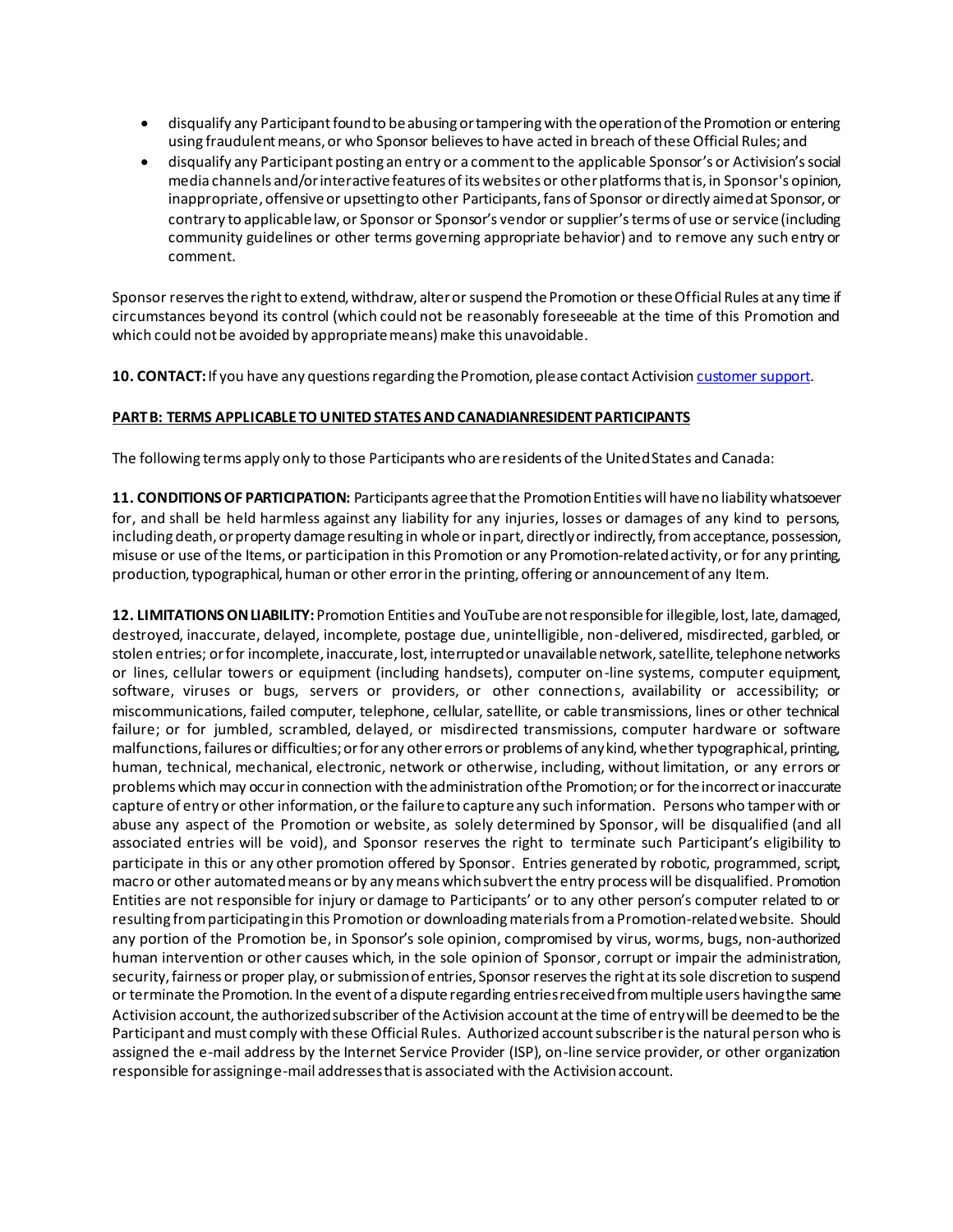**13. IN NO EVENT WILL THE PROMOTION ENTITIES AND/OR YOUTUBE BE RESPONSIBLE OR LIABLE FOR ANY DAMAGES OR LOSSES OF ANY KIND, INCLUDING DIRECT, INDIRECT, INCIDENTAL, CONSEQUENTIAL OR PUNITIVE DAMAGES ARISING OUT OF YOUR ACCESS TO AND USE OF ANY WEBSITE OR DOWNLOADING FROM AND/OR PRINTING MATERIAL DOWNLOADED FROM ANY WEBSITE ASSOCIATED WITH THIS PROMOTION. WITHOUT LIMITING THE FOREGOING, EVERYTHING ON THE PROMOTION SITE IS PROVIDED "AS IS" WITHOUT WARRANTY OF ANY KIND, EITHER EXPRESS OR IMPLIED, INCLUDING BUT NOT LIMITED TO, IMPLIED WARRANTIES OF MERCHANTABILITY, FITNESS FOR A PARTICULAR PURPOSE OR NON-INFRINGEMENT. SOME JURISDICTIONS MAY NOT ALLOW LIMITATIONS OR EXCLUSION OF LIABILITY FOR INCIDENTAL OR CONSEQUENTIAL DAMAGES OR EXCLUSION OF IMPLIED WARRANTIES SO SOME OF THE ABOVE LIMITATIONS OR EXCLUSIONS MAY NOT APPLY TO YOU. CHECK YOUR LOCAL LAWS FOR ANY RESTRICTIONS OR LIMITATIONS REGARDING THESE LIMITATIONS OR EXCLUSIONS.** 

**14. ARBITRATION**: Any dispute whatsoever relating to the Promotion which is not resolved within the thirty (30) day period commencing upon Sponsor's receipt of written notice by Participant, shall be settled by binding and final arbitration before a single arbitrator and under the application of the laws of the State of Delaware. The demand for arbitration shall be made within a reasonable time after a claim, dispute, breach or other matter in question has arisen, and in no event shall it be made after two years from when the aggrieved party knew or should have known of the claim, dispute or breach. The arbitration shall be conducted pursuant to the Commercial Arbitration Rules of the American Arbitration Association (the "AAA Rules"). Arbitration shall be by a single arbitrator experienced in the matters at issue selected pursuant to the AAA Rules. The arbitration shall be held in such place in the metropolitan area of Los Angeles, California, as may be specified by the arbitrator (or such other place upon which the parties and the arbitrator may agree), and shall be conducted pursuant to the AAA Rules (regardless of any choice of law provision in this Agreement) to the extent not otherwise inconsistent with this Agreement. The parties shall not be entitled to discovery other than the exchange of relevant documents and one deposition not to exceed eight hours, except as otherwise allowed by the arbitrator or the AAA rules. However, the parties shall also be entitled to depose any expert that will be presented to testify at the arbitration hearing. The decision of the arbitrator shall be final and binding as to any matters submitted to arbitration and shall be in lieu of any other action or proceeding of any nature whatsoever; and, if necessary, any judgment upon the arbitrator's decision may be entered in any court of record having jurisdiction over the subject matter or over the party against whom the judgment is being enforced. The arbitrator shall issue a reasoned opinion to support its final award, and shall have no power to issue any ruling that either is not consistent with, or is contrary to, Delawarelaw. The arbitrator also shall have no power to award exemplary, special or punitive damages, and shall further have no power to award incidental or consequential damages or damages for lost profits. The reasonable attorneys' fees and costs of the prevailing party or parties(as determined by the arbitrator) shall be reimbursed by the other party or parties. For New Jersey residents, the limitations set forth above are inapplicable where attorneys' fees, court costs, or other damages are mandated by statute. Except as required by law, the parties agree to keep confidential the existence and details of any dispute subject to this provision, including the results of arbitration. The foregoing shall not be deemed to prohibit a party from disclosing relevant information to its legal, financial and other advisors in connection with any such dispute as long as such advisors agree to maintain the confidentiality thereof pursuant to this provision.

**15. CHOICE OF LAW**: Except where prohibited, each Participant agrees that: (1) any and all disputes, claims and causes of action arising out of or connected with this Promotionor any reward shall be resolved individually, without resort to any form of class action; (2) any and all claims, judgments and awards shall be limited to actual out-ofpocket costs incurred, and in no event will Participant be permitted to obtain attorneys' fees or other legal costs; (3) no punitive, incidental, special, consequential or other damages, including without limitation lost profits may be awarded (collectively, "Special Damages"); and (4) Participant hereby waives all rights to claim Special Damages and all rights to have such damages multiplied or increased. The laws of the State of Delaware, without reference to Delaware choice of law rules, governs this Promotion and all aspects related thereto.

#### **PART C: TERMS APPLICABLE TO NON-UNITED STATES AND NON-CANADIANRESIDENTS**